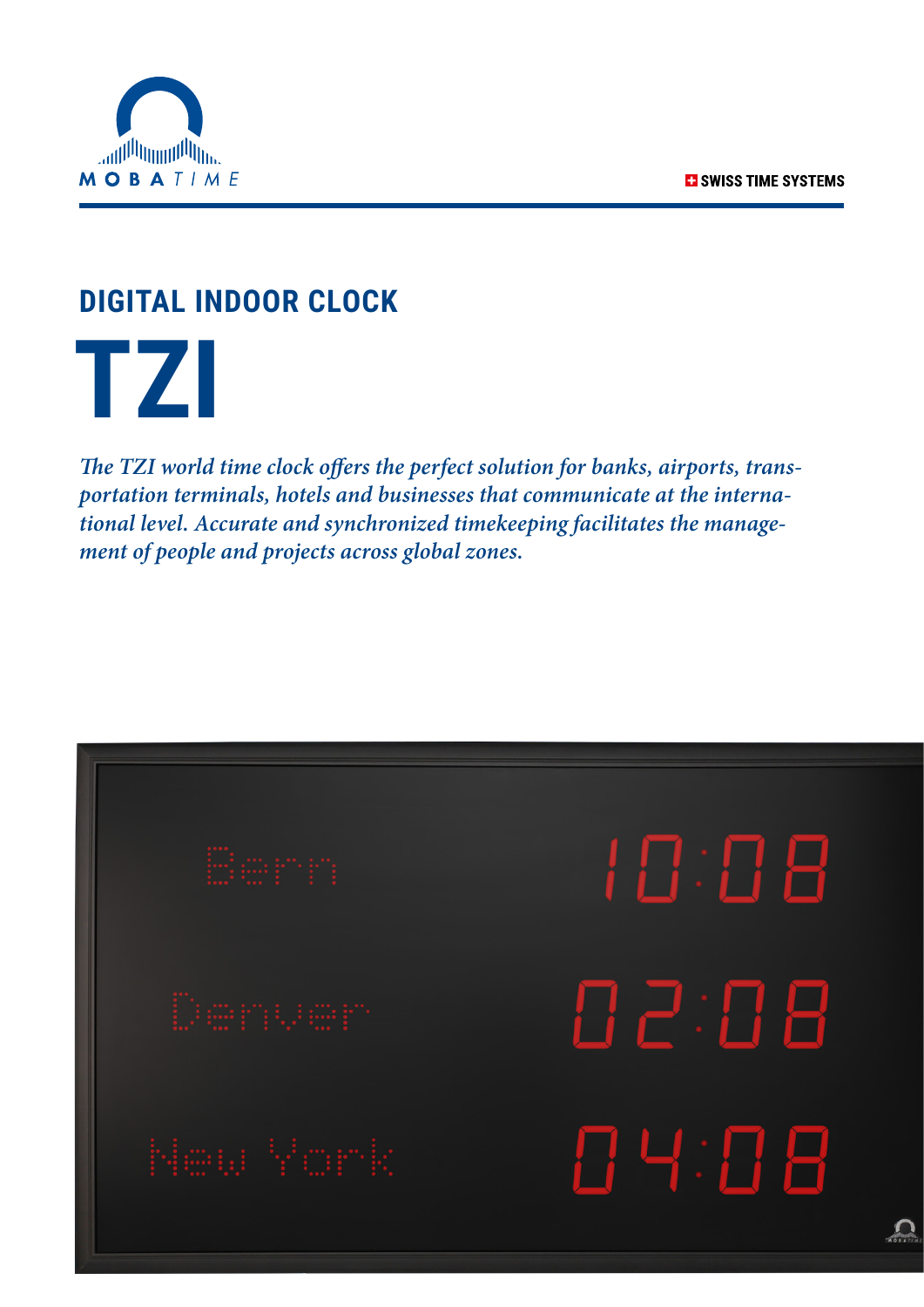# **6 STEPS TO YOUR TZI**

*To make sure your digital clock meets all your requirements, you can assemble the components individually. Our experts will be happy to help you if you have questions.*



#### **1.** *Define your format, display type and digit height*  **FORMAT**

**Bern** 

The TZI is available in several versions. The reading distance varies depending on the color, lighting, viewing angle, etc. The following models are available:

10:08 57

#### **TZI horizontal**

| Digit height     | <b>Displays</b> | 10:08         | 10:08 25     |
|------------------|-----------------|---------------|--------------|
| 57 mm            | $\overline{2}$  | TZI.57.4/2.H  | TZI.57.6/2.H |
| 57 mm            | 3               | TZI.57.4/3.H  | TZI.57.6/3.H |
| 57 mm            | 4               | TZI.57.4/4.H  | TZI.57.6/4.H |
| 57 mm            | 5               | TZI.57.4/5.H  | TZI.57.6/5.H |
| 57 mm            | 6               | TZI.57.4/6.H  |              |
| 57 mm            | 7               | TZI.57.4/7.H  |              |
| 100 mm           | $\overline{2}$  | TZI.100.4/2.H |              |
| $100 \text{ mm}$ | 3               | TZI.100.4/3.H |              |

#### **TZI vertical**

| Digit height     | <b>Displays</b> | 10:08         | 10:08 25     |
|------------------|-----------------|---------------|--------------|
| 57 mm            | $\overline{2}$  | TZI.57.4/2.V  | TZI.57.6/2.V |
| 57 mm            | 3               | TZI.57.4/3.V  | TZI.57.6/3.V |
| 57 mm            | 4               | TZI.57.4/4.V  | TZI.57.6/4.V |
| 57 mm            | 5               | TZI.57.4/5.V  | TZI.57.6/5.V |
| 57 mm            | 6               | TZI.57.4/6.V  | TZI.57.6/6.V |
| 57 mm            | 7               | TZI.57.4/7.V  | TZI.57.6/7.V |
| 57 mm            | 8               | TZI.57.4/8.V  | TZI.57.6/8.V |
| 100 mm           | $\overline{2}$  | TZI.100.4/2.V |              |
| 100 mm           | 3               | TZI.100.4/3.V |              |
| 100 mm           | 4               | TZI.100.4/4.V |              |
| 100 mm           | 5               | TZI.100.4/5.V |              |
| $100 \text{ mm}$ | 6               | TZI.100.4/6.V |              |

#### **TZI.C horizontal**

| Digit height | <b>Displays</b> | Code           |
|--------------|-----------------|----------------|
| 45 mm        | $\overline{2}$  | TZI.C.45.4/2.H |
| 45 mm        | 3               | TZI.C.45.4/3.H |
| 45 mm        | 4               | TZI.C.45.4/4.H |
| 45 mm        | 5               | TZI.C.45.4/5.H |
| 45 mm        | 6               | TZI.C.45.4/6.H |
| 45 mm        | 7               | TZI.C.45.4/7.H |
| 57 mm        | $\overline{2}$  | TZI.C.57.4/2.H |
| 57 mm        | 3               | TZI.C.57.4/3.H |
| 57 mm        | 4               | TZI.C.57.4/4.H |
| 57 mm        | 5               | TZI.C.57.4/5.H |

| Digit height | Reading distance |
|--------------|------------------|
| 45 mm        | $18 - 25$ m      |
| 57 mm        | $25 - 30$ m      |
| 100 mm       | $40 - 60$ m      |
|              |                  |

| Sydney         | 20:08 |
|----------------|-------|
| <b>Beijing</b> | 17:08 |
| New Delhi      | 14:38 |
| Moscow         | 12:88 |



London

09:08

-57

New York

04:08 57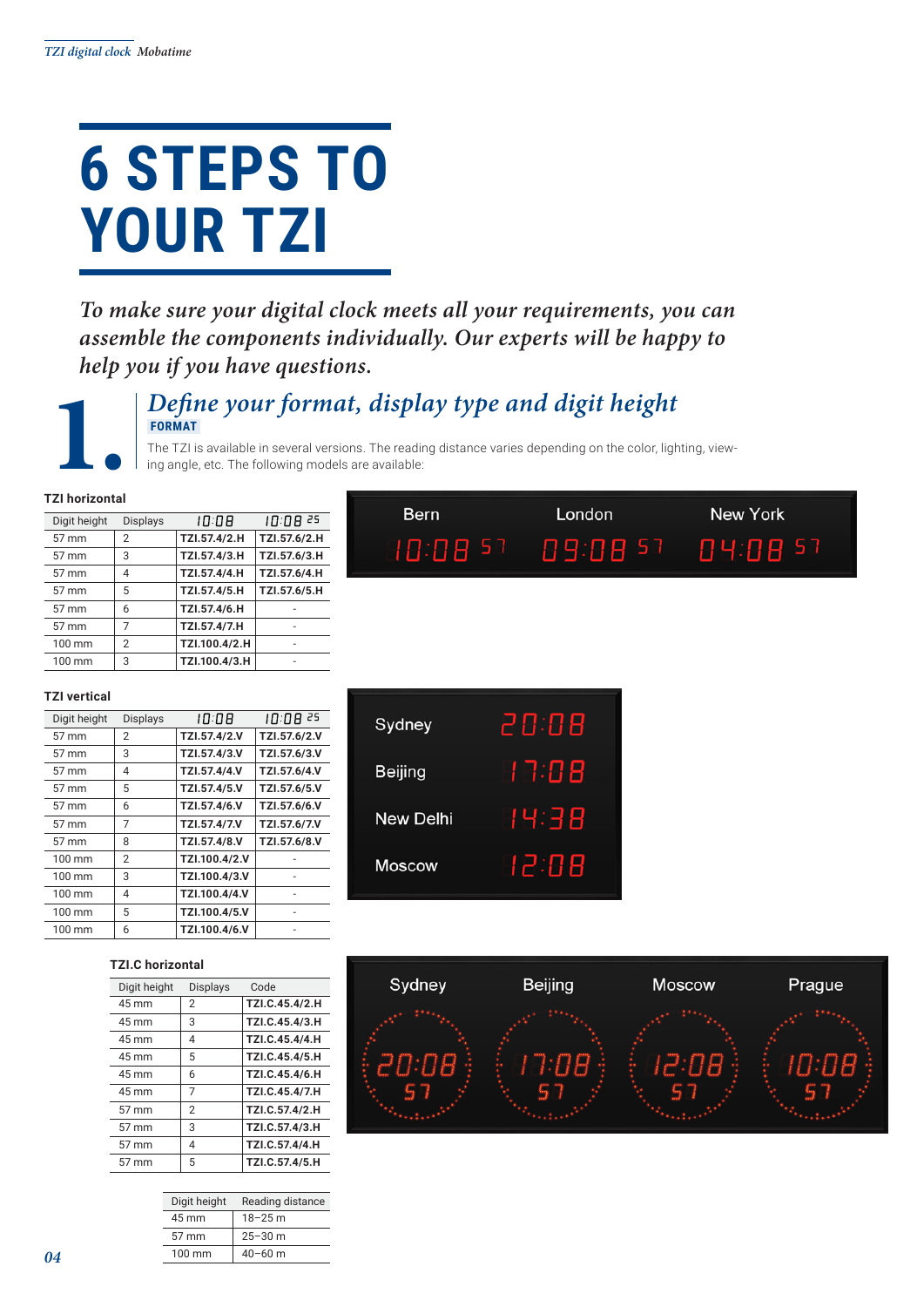

#### **2.** *Choose your display color*  **DISPLAY COLOR**

The display background is black, offering optimal display contrast with a viewing angle of 160 degrees. The digit color is selectable. The available variants:



#### **3.** *Which installation solution?*  **INSTALLATION SOLUTION**

The following installation types are available:

| <b>CODE</b>                            | <b>INSTALLATION</b>            |  |  |  |  |  |
|----------------------------------------|--------------------------------|--|--|--|--|--|
| N.N                                    | Wall mounting single-sided     |  |  |  |  |  |
| Ceiling suspension single-sided<br>N.S |                                |  |  |  |  |  |
| N X                                    | Customer-specific installation |  |  |  |  |  |

#### **4.** *Which time code works?*  **SYNCHRONIZATION**

The following types of synchronization are available:

| <b>CODE</b> | <b>SYNCHRONIZATION</b>                                                 | <b>POWER SUPPLY</b> |
|-------------|------------------------------------------------------------------------|---------------------|
| <b>STD</b>  | Autonomous / MOBALine /<br>(un)polarized 24 VDC pulses                 | Mains               |
| SI          | Like STD, with RS-232, RS-485 Mains<br>and IRIG-B interface            |                     |
| <b>NTP</b>  | <b>NTP</b>                                                             | Mains               |
| WiFi        | WiFi (2.4 GHz), NTP                                                    | Mains               |
| WiFi5       | WiFi (2.4/5.0 GHz), NTP                                                | Mains               |
| <b>GPS</b>  | Integrated GPS receiver with<br>external magnetic antenna <sup>1</sup> | Mains               |

1 not available for TZI.C

#### **5.** *Which housing color?*  **HOUSING COLOR**

The aluminum housing is usually ordered in black or silver anodized. It is available in any RAL color on request.



### **6.** *Additional options*  **OPTIONS**

| CODE            | <b>OPTION</b>                                                |
|-----------------|--------------------------------------------------------------|
| <b>VDC</b>      | Power supply via 18-56 VDC                                   |
| LN <sub>8</sub> | Digital location display, up to 8 characters <sup>1</sup>    |
| <b>LN16</b>     | Digital location display, up to 16 characters <sup>1</sup>   |
| <b>DAT</b>      | Additional date display <sup>2</sup>                         |
| <b>ANT</b>      | Magnetic GPS antenna, cable 5m (included<br>for GPS version) |
|                 |                                                              |

1 not available for TZI.C

2 in first position (left/top), decreases the maximum number of time zones by 1

## **YOUR TZI CLOCK IS COMPLETE**

You can now order your TZI and calculate the corresponding code. Enter the abbreviation for each component of your choice in the bright field and find your product code. It can be used immediately as an order code.

| 1. Format                     | Code |  |
|-------------------------------|------|--|
| 2. Display color              | Code |  |
| 3. Installation solution Code |      |  |
| 4. Synchronization Code       |      |  |
| 5. Housing color              | Code |  |
| 6. Option                     | Code |  |

### *Example order code*

| Bern     | 10:08  |
|----------|--------|
| Denven   | n 2:08 |
| yew York | пч:08  |
|          |        |

|                                                                               | $\mathbf{2}$ . |                                |                  |               | 6.                                              |
|-------------------------------------------------------------------------------|----------------|--------------------------------|------------------|---------------|-------------------------------------------------|
| TZI.57.4/3.V.                                                                 | R.             | N.N                            | <b>STD</b>       | black         | LN8                                             |
| <b>IZI</b><br>three displays<br>vertical<br><b>NN:HH</b><br>digit height 57mm | red displays   | single-sided<br>wall mounting, | standard version | black housing | up to 8 characters<br>digital location display, |